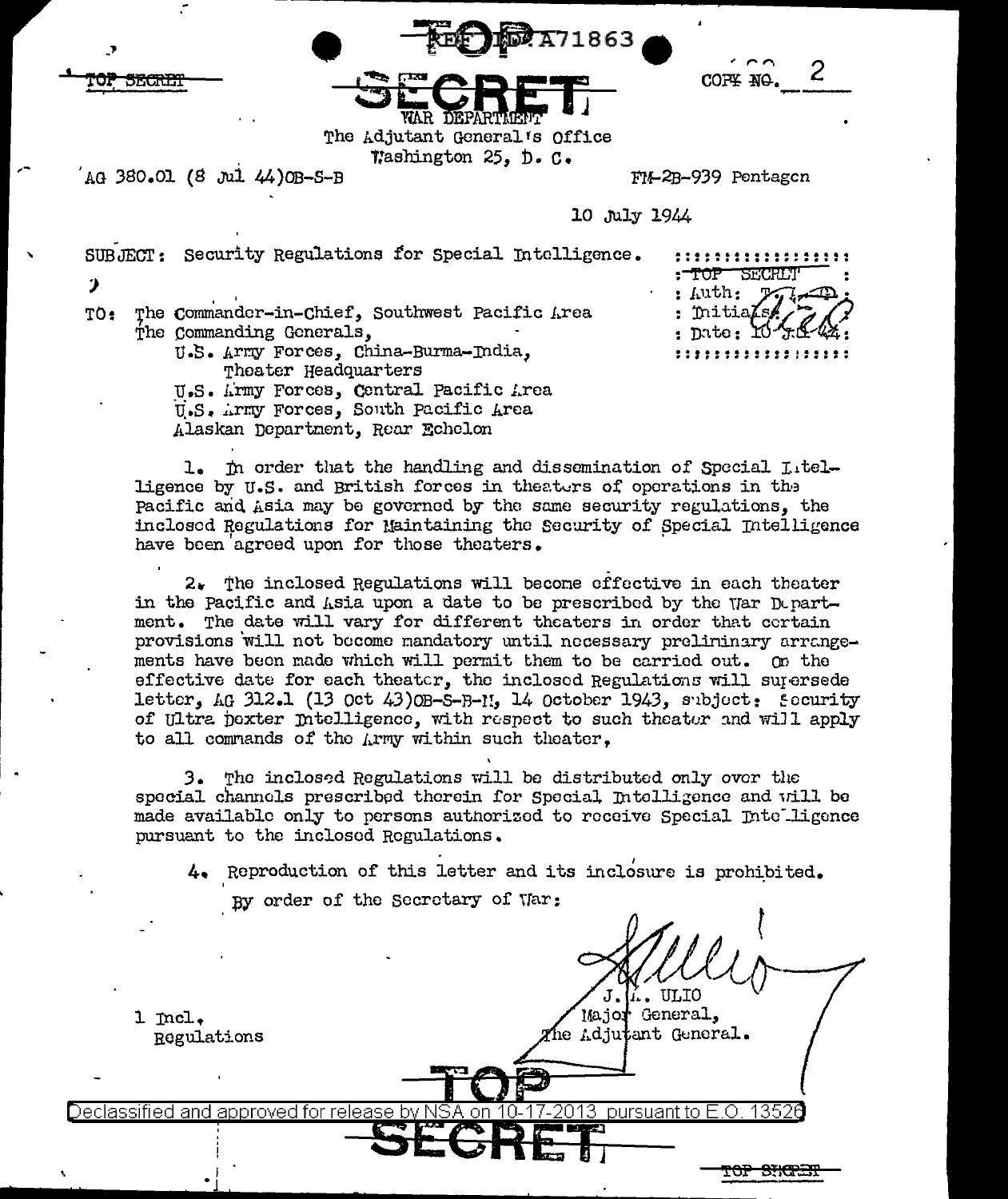# **TOP SECRET**

•

•

# REGULATIONS FOR MAINTAINING THE SECURITY OF SPECIAL INTELLIGENCE

1. DEFINITION. Special Intelligence is the designated term for highly secret information obtained by intercepting and reading enemy messages which have been enciphered in cryptographic systems of a high security classification.

a. GENERAL.. The extreme importance of Special Intelligence as a source of reliable information concerning enemy activities and intentions has been repeatedly proved. Preservation of this source requires that the enemy be given no reason to suspect that his communications are being read. If from any document which might fall into his hands, from any message he might intercept, from any word revealed by a prisoner of 'War, or from any ill-considered action taken upon the basis •f such intelligence, the enemy were given cause to believe that his communications are not adequately safeguarded against the interception which he knows to be employed against him, he would effect changes which would deprive us of knowledge of his operations on all fronts. Extreme secrecy is therefore required and these regulations are to be strictly obaerved •

3. CODE WORD FOR SPECIAL INTELLIGENCE. All messages or other documents transmitting Special Intelligence. information based thereon, or any direct or indirect reference thereto, will contain the code word Ultra to indicate the source. 'lhen transmitted by wire or radio. the word Ultra will be buried within the body of the message near tho beginning and cryptographed as part of the text.

4. AUTHORIZED RECIPIENTS. The levels upon which Ultra may be diaseminated, and the number of officers at any level authorized to receive it, are severely restricted, as follows:

a. Ultra will not be made available to staffs below the level of Army or equivalent Air Force formations, except that (1) Ultra may be passed in the form of operational orders to lower formations, as provided in paragraph  $9(c)$  below, and  $(2)$  in exceptional circum-Btances making it imperative, the Commander-in-Chief of the Theater may authorize Ultra to be passed to lower formations down to the leve1 of divisions or equivalent Air Force formations if they are operating independently, but only in strict accordance with paragraph 6 below and only if the physical security of the receiving headquarters is assured.

h. Within headquarters authorized to receive Ultra, it may be made available only to officers holding the following posts:

**TOP SECRET**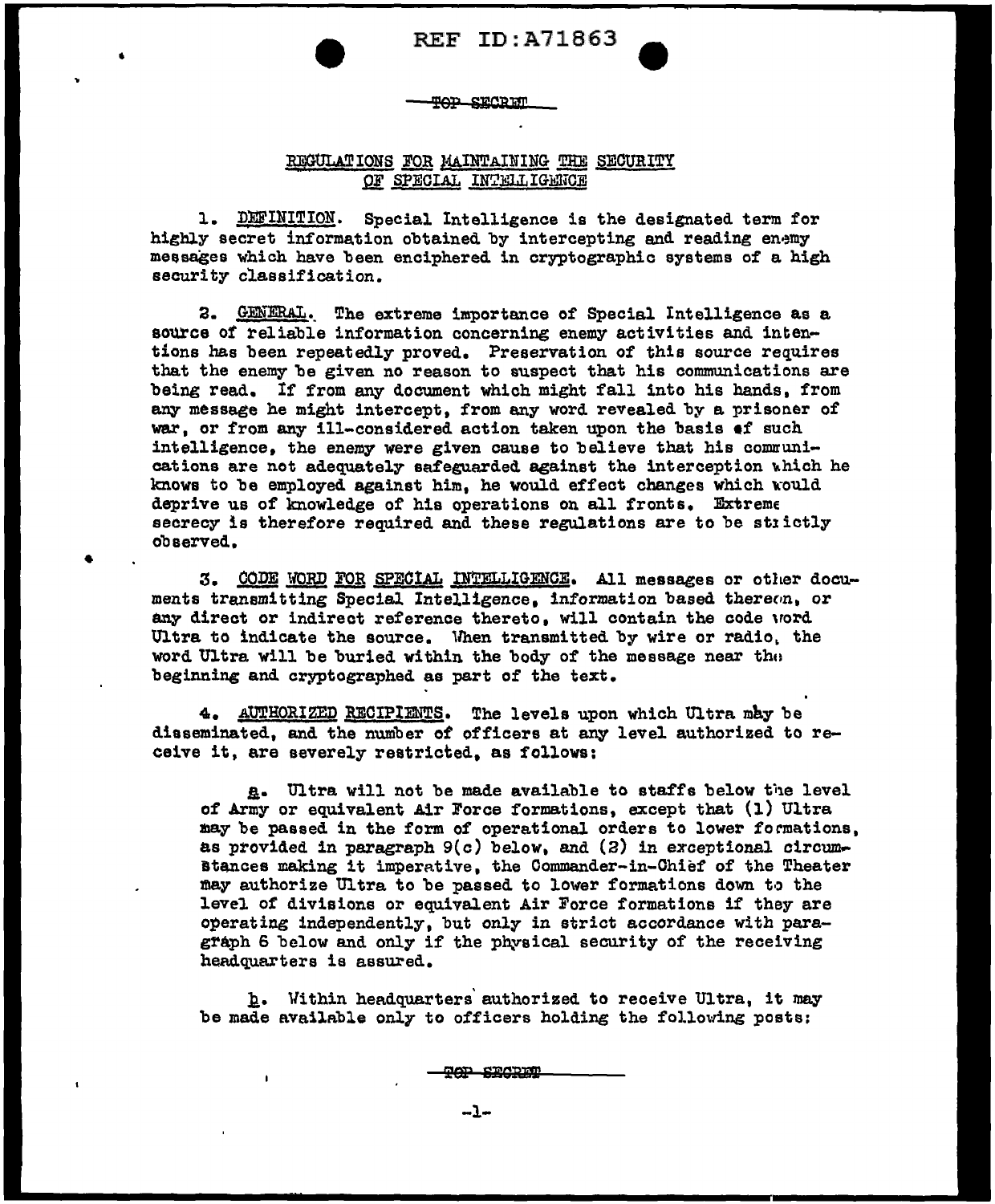**SECRET** 

 ${\tt EF}$  ID:A71863

(l) Commander and his Deputy Chief *of* Staff and his Deputy Senior Intelligence Staff Officer Senior Operations Staff Officer

> Senior Planning Officer ) At Army Group Senior Signal Officer (1) or Senior Signal Intelligence Officer ) higher level

(2) Additional intelligence and operations staff cfficers absolutely necessary for its handling and use, as specifically authorized in each instance pursuant to paragraph 8(b) below (except that in the case of formations below the Jevel of Army or equivalent Air Force formations, no recipients may be authorized in addition to Commander, Chief of Staff, and senior intelligence and operations staff officers).

\_g... No officer will be entitled to receive Ultra solely oy reason of the post which he holds.

5. DISSEMINATING AGENCY WITHIN EACH THEATER. All Ultra produced or received within any theater will be transmitted to a single agency which will be charged with responsibility for disseminating the intelligence derived from such Ultra to authorized recipients over authorized channels. Within any theater of combined  $U.S.$ -British operations  $(a)$ such agency will include both U.S. and British personnel who will be jointly responsible for dissemination to British and U.S. recipients, or (b) where it is considered desirable, there may be separate  $U.S.$  and British\* agencies which will be responsible for dissemination to British and U.S. recipients, respectively. In the latter event, such separate agencies will cooperate to the fullest extent practicable in order to avoid duplication of effort in the collation, evaluation and dissemination of Ultra, to obviate the necessity of separate transmissions of Ultra from production centers to each such unit, and to permit wherever possible the use of common communication facilities and cryptographic systems for the receipt and transmission of Ultra messages.

6. SPECIAL SECURITY PERSONNEL, CHANNELS AND CIPHERS FOR ULTRA ( SEE DIAGRAM ATTACHED).

\*The word "British" as used in these regulA.tions includes the Dominions of the British Commonwealth of Nations and India.

<del>YOP GEORE</del>N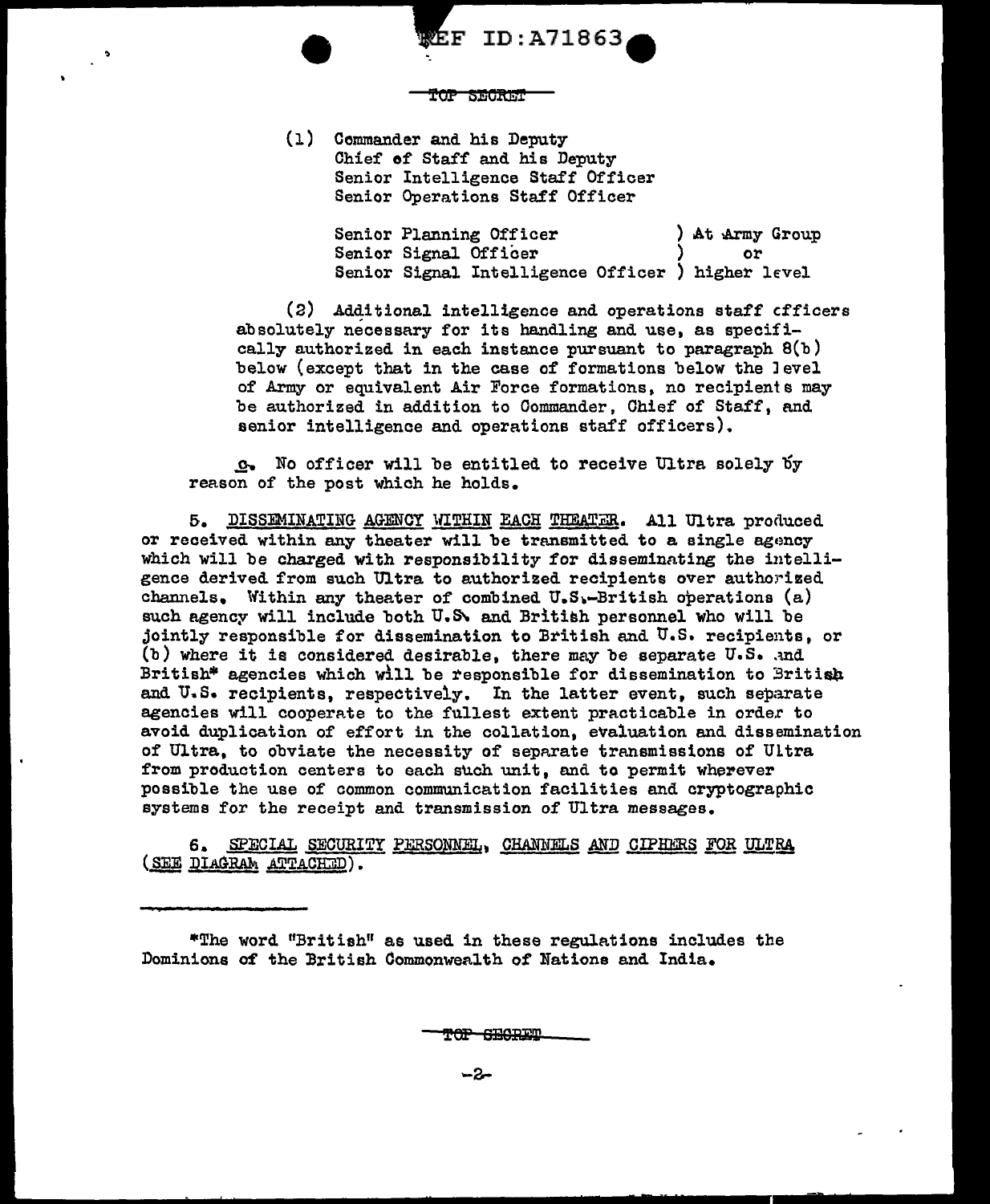#### طلبط **SECRET**

a. Approval of Channels. Except in strict accordance with paragraph  $10(a)$  below, Ultra Intelligence, information based thereon, or any reference thereto, will be transmitted only by personnel and by means of channels and ciphers approved, in the case of U.S. commands, by the Assistant Chief of Staff, G-2, 'Var Department General Staff, or, in the case of British commands, by the chairman of the Signal Intelligence Board London.

b. Special Security Personnel. Special Security personnel. to be known as Special Security Officers (S.S.O.) will be attached by the  $A(0, of S_*)$  G.2. W.D.G.S., to each U.S. headquarters entitled to receive Ultra, and like personnel, to be known as Special Linison Units (S.L.U.), will be attached by the Signal Intelligence Board London to each British headquarters entitled to receive Ultra. Such personnel for purposes of administration and discipline will be subject to theater control. They will hold special cryptographic systems, or special settings of machine ciphars, for the transmission of Ultra and will have sole responsibility for  $(1)$  the decryptographing of all Ultra messages received at the headquarters to which they are attached and the safe delivery of the decryptographed texts to authorized recipients and  $(2)$  the cryptographing of all Ultra messages sent from subh headquarters. They will also advise recipients at such headquarters regarding security in the handling of Ultra and the carrying out of these regulations.

c. Communications Personnel. Where necessary to provide for the prompt transmission of Ultra messages, special communucations personnel will be attached to disseminating centers and operational headquarters and will be responsible for maintaintng direct radio communications between such centers and headquarters.

d. Special Security Representatives. The Signal Intelligence Board London may designate, for each theater having British huadquarters authorized to receive Ultra, an officer, with such assistants as may appear desirable, who will represent the Signal Intelligence Board London on all matters involving the security, transmission and exchange of Ultra and who, except for adminintration and discipline, will supervise all British special signal intelligence security personnel within such theater. The A. C. of S.,  $G-2$ ,  $V.D.G.S.$ , may designate, for each theater having  $U.S.$ headquarters authorized to receive Ultra, an officer, with such assistants as may appear desirable, who will represent the Wa>' Department in all matters involving the security, transmission and exchange of Ultra and who, except for administration and discipline, will supervise all U.S. special security personnel within such theater. Such officers and their assistants will be attached to theater herdquarters for administration and discipline only.

TOP SECRET

$$
-3-
$$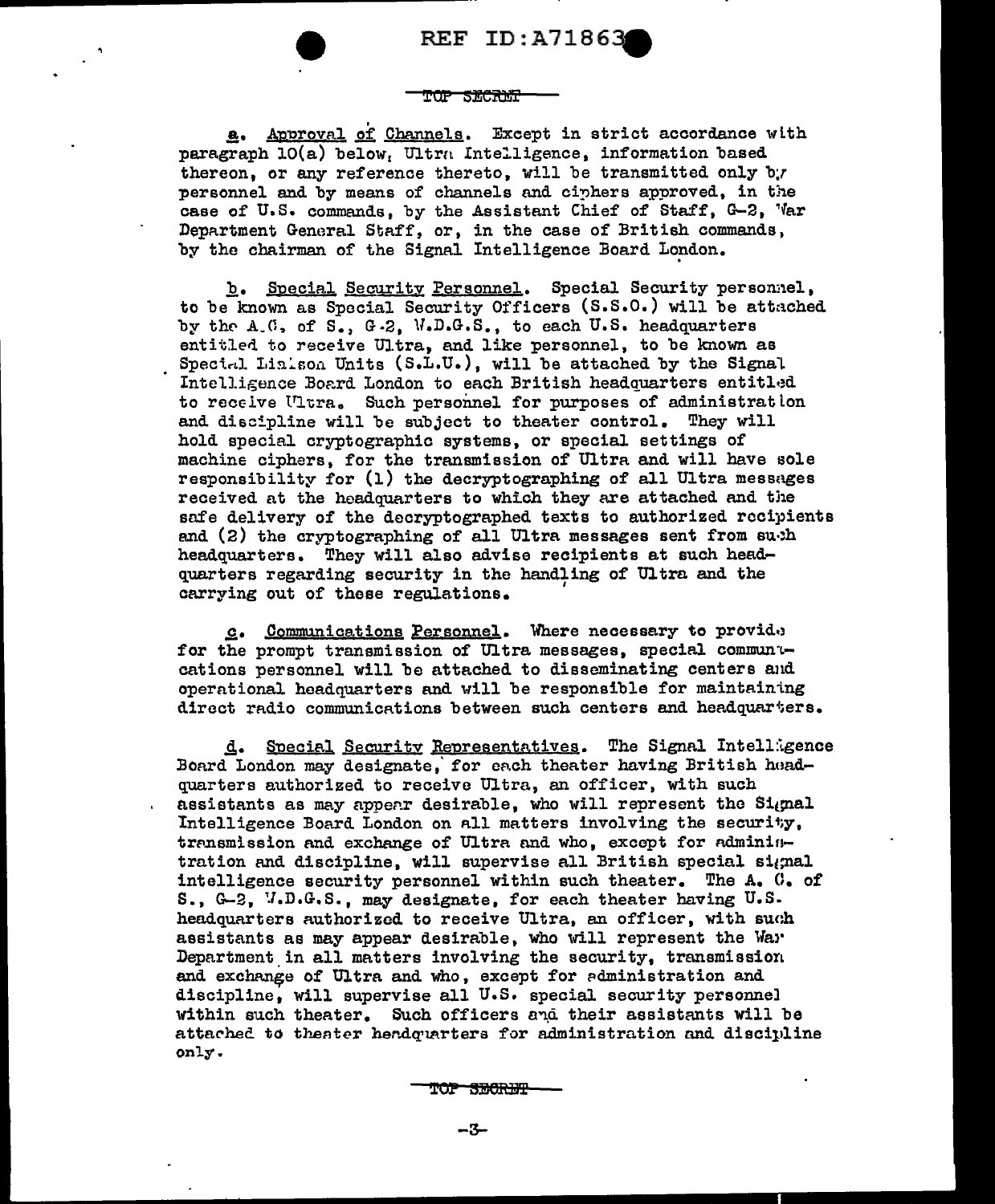### <u>nos smunus un</u>

e. Use of Courier, Bag or Pouch. Except as specifically authorized pursuant to paragraph  $6(a)$ , Ultra material may be transmitted by courier or by bag or pouch only if (a) the route is completely secure and does not pass over enemy, enem;roccupied or neutral territory, or the material is enciphered in an approved cryptographic system, and (b) the handling arrangements at both ends are confined to personnel authorized pursuant to paragraph 6.

· 7. CLASSIFICATION OF ENEWY CRYPTOGRAPHIC SYSTEMS. The A. C. of S., G-2, W.D.G.S., in the case of U.S. commands, and the Signal Intelligence Board London, in the case of British commands, will have sole authority to determine which enemy cryptographic systems are of a high security classification, for the purpose of defining which ones fall within the class of Special Intelligence, and will have authority to upgrade the security classification of any enemy system when desirable in the interests of security. Such classifications and any changes therein will be forwarded from time to time as they are made to Theater Commanders over the special channels.provided pursuant to paragrarh  $6.$ 

# a. PROVISIONS APPLICABLE TO RECIPIENTS.

·**g.** Briefing. Before Ultra is made available to any authorized recipient, he will first be properly initiated into the nature of the source and briefed regarding the security regulations, and will sign a form stating that he has read and understands tho regulations and will comply therewith. Briefing will be carried out either by the senior S.S.O. or S.L.U. officer or, if no such officer has been designated, by the senior intelligence staf: officer or such other officer as the Commander may designate,

b. Additional Recipients. In the event that a Commander considers it essential that any officer in addition to those specifically enumerated in paragraph  $4(b)$  (1) should be authorized to receive Ultra, he will make application through the  $S.S.O.$  or  $S.L.U.$  to the War Depertment, in the case of a  $U.S.$ recipient, or to the Signal Intelligence Board London, in the case of a British recipient, giving reasons for the request. When an officer who is not already an authorized recipient is assigned to a post which entitles him to Ultra, a similar application will be made, unless the Commander making the assignment personally guarantees that such officer is a reliable recipient.

g. Relinquishment of Post. If an officer relinquishes a post which has entitled him to receive Ultra, he automatically forfeits his right to see such material and will sign an undertaking to that effect. In such a case it is highly undesirable

TOP SECRET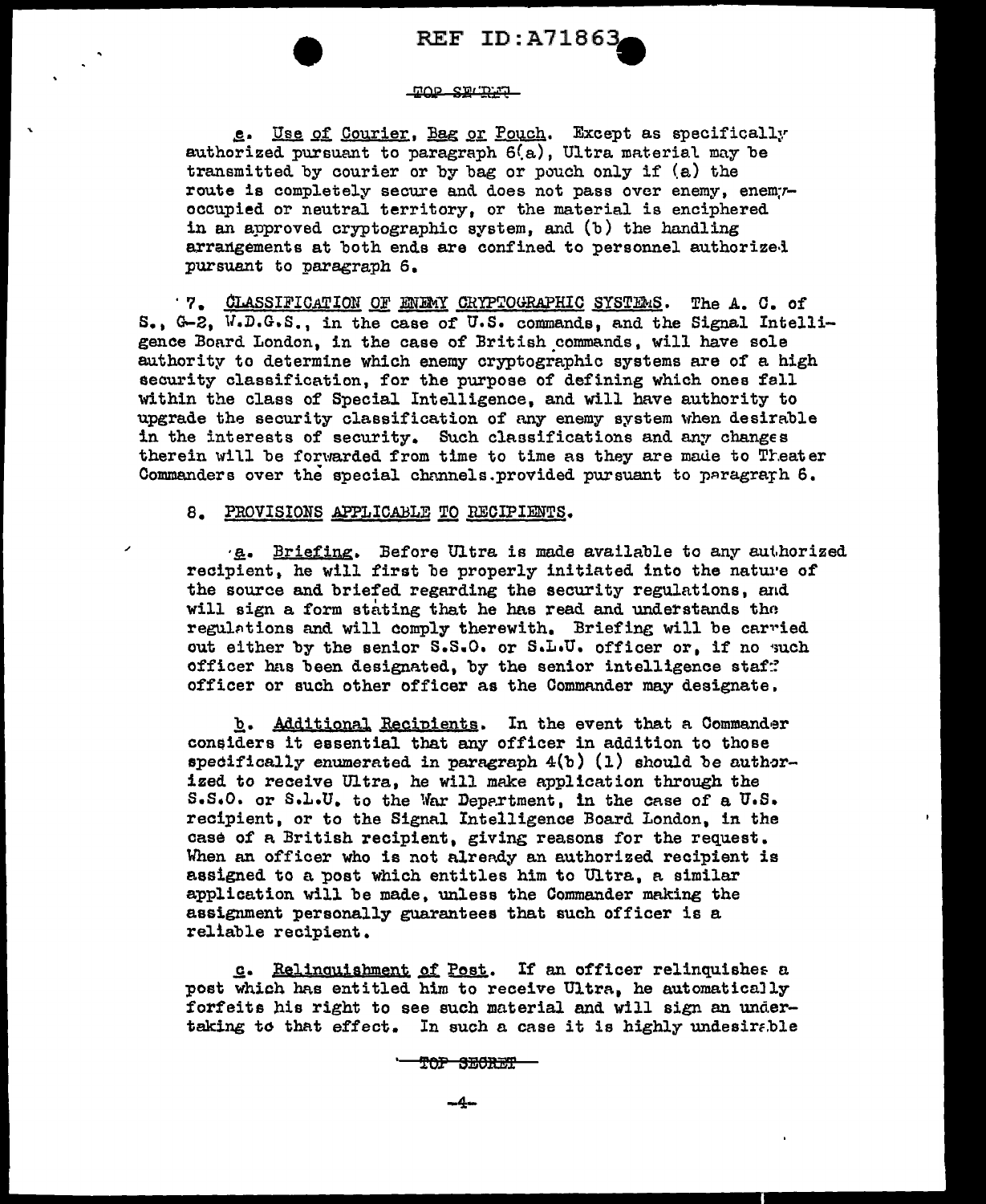#### <del>a manum</del>

that the officer be transferred to any post which will subject him to the risk of capture by the enemy.

d. Discussion with Non-recipients. No authorized recipient of Ultra will under any circumstances thow or read any Ultra material to, or discuss it with, any person of any service unless he is satisfied that such person is also authorized to receive such material.

g. Lists of Recipients. The S.S.O. or S.L.U. at each headquarters which receives Ultra, or, if no such officer has been designated, an authorized recipient designated by the Commander, will maintain on a current basis a list of all persons at such headquarters authorized to receive Ultra and will transmit over Ultra channels to the disseminating agency the names and posts of all authorized recipients and any changes therein. The disseminating agency will transmit this information over Ultra channels to the Signal Intelligence Board London in the case of British recipients and to the Assistant Chief of Staff, G-2 War Department General Staff in the case of U.S. recipients.

f. Communication between Ultra Recipients. Communication between recipients on matters which in any way concern Ultra, whether in the form of queries, comments, summaries or appreciations, will be transmitted only over the Ultra channels authorized pursuant to paragraph 6 hereof. If any recipient considers it essential that any Ultra should receive distribution additional to that already given, he will not transmit it directly but will request the S.S.O. or S.L.U. to arrange for the additional distribution.

#### 9. EMPLOYMENT OF ULTRA.

٦

Action Based on Ultra. Any action based upon Ultra must **a.** be so camouflaged that the action itself cannot lead the enemy to the conclusion that it is based on Ultra. Momentary tactical advantage is not sufficient ground for taking any risk of compromising the source. No action may be taken against specific sed or land targets revealed by Ultra unless appropriate air or land reconnaissance or other suitable camouflage measures have also been undertaken.

h. Briefing of Pilots. The utmost care is to be taken, when briefing pilots for an operation based on Ultra information, that only such details are given them as might have been obtained by other means, such as air reconnaissance, and then only such as are essential to the success of the operation. In no event

<del>SECRET</del>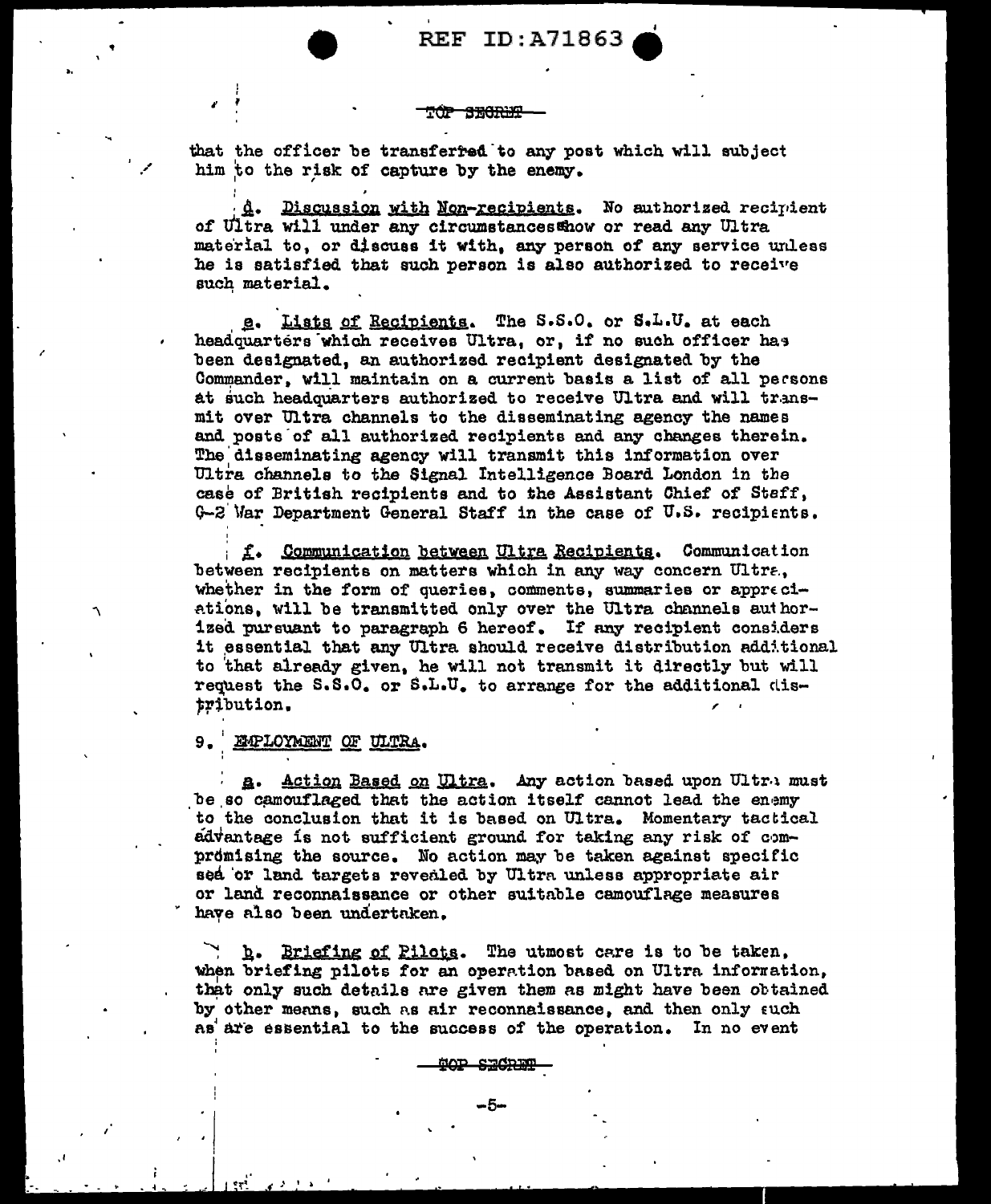### **POP SBORIT**

will the source of sueh information be disclosed, and whenever practicable the information will be attributed to some other source. The risk of capture makes it imperative that these provisions be strictly observed.

c. Orders to Subordinate Commands. When Ultra furnishes the basis of action to be taken by a command which is not authorized to receive Ultra, the information when passed to the subordinate command must be translated into terms of an operational order, so worded that if captured or intercep1.ed by the enemy the origin of the order could not be traced lack to Ultra. Such orders must never contain the precise time, date or place of an enemy operation, or the name of any ship ot tactical unit revealed only by Ultra. Such operational orders if transmitted by radio must be in high grade cryptographic systems.

# 10. SUMARIES, APPRECIATIONS AND PAPERS.

a. Restriction on Use of Ultra. Any summary, report estimate, appreciation or other paper based upon or including information from Ultra sources automatically becomes subject to the same security regulations concerning dissemination, distribution, handling and use, as the Ultra material itself, unless

(1) the information has also been received from other sources, or

 $(2)$  the information relates to Order of Battle and (a) sufficient time has elapsed to make it reasonable for the enemy to assume that the information was obtained from other sources known by the enemy to be available to us, and  $(b)$  the Theater Commander has specifically authorized such information to be so included.

In any case, the source of such information shall not be disclosed.

**b.** Avoiding Restrictions on other Intelligence. In view of the above, it is evident that, in order to avoid subjecting information not from Ultra sources to the special security requirements for Ultra, such information should not be mixed with Ultra except when absolutely necessary.

c. Intelligence Records, War Diaries, etc. No information from Ultra sources, and no reference thereto, shall be included in any intelligence journals or logs, war diaries or other similar records.

<del>TOP SECRET</del>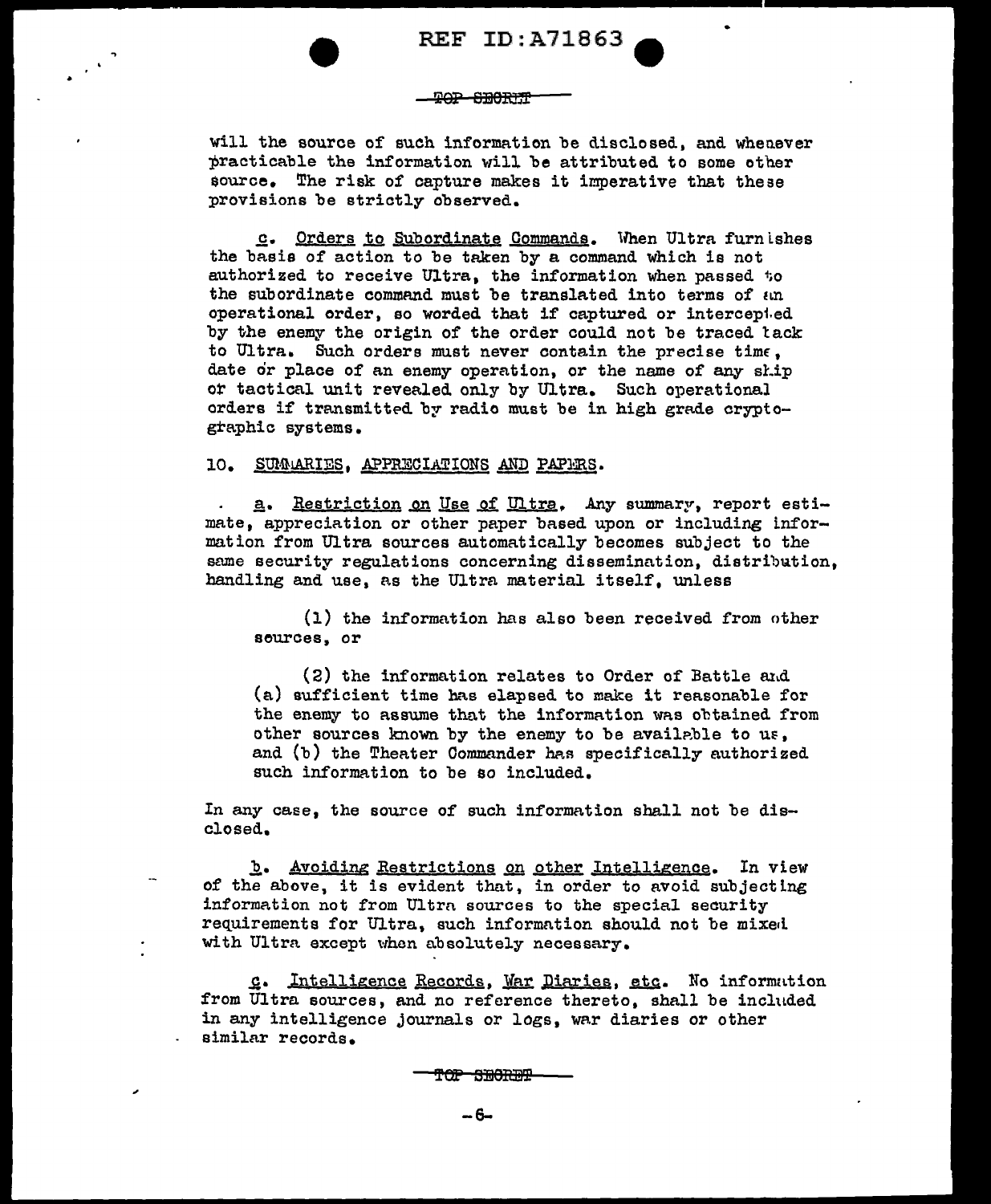TOP SEGRET

ll. SAFETY *QE* ULTRA MATERIAL.

 $\epsilon$ <sup>+</sup>

a. Retention of Ultra Material. No Ultra material, and only such records as cnnnot give any clue to the nature of tne source, may be kept at any operational headquarters below Army Group. It is the duty of the  $S.S.O.$  or  $S.L.U.$  to keep an accurate record of all copies of messages delivered to any headquarters and, in the case of formations below the level of Army Group, to  $r e$ trieve and destroy them. The number of hours during which Commanders may retain Ultra messages depends on their proximity to the enemy, but destruction should normally take place as soon as the necessary notion has been taken.

b. Phvsical Handling of Ultra Within Headouarters. Special measures will be taken to insure that all Ultra material is at all times so handled and kept that no unauthorized person can obtain access to it. Recipients of Ultra at operational commands may not under any circumstances carry on their persons, or dispatch outside their headquarters, Ultrn messages which have been delivered to them. Ordinarily, Ultra may be received, discussed or worked upon only in a room which is reserved for that purpose alone and to which no person who is not authorized to receive Ultra has access. When it is impossible to set aside a room exclusively for this purpose, a room or other segregated place shall be provided which Ultra recipients may use periodically, or when required, for reading, discussing or otherwise using Ultra. When circumstances require that a commander or other recipient receive or discuss Ultra at any other place, every precaution shall be taken to insure that no unnuthorized person shall see such material. that such discussion does not take place within the hearing of any unauthorized person, and that the Ultra material is retained only for the minimum period of time necessnry for rending nnd discussing it.

c. Snfetv of Snecial Securitv Personnel. It is the responsibility of the commander to whom special security personnel are attr.ched to see that they are never required to go where they would be subjected to the risk of capture by the enemy.

d. Destruction of Utra Material. It is the responsibility of the senior  $S.S.O.$  or senior  $S.L.U.$  officer attached to any headquarters to destroy all messages and documents containing Ultra and all special cryptographic material, should he consider the situation warrants such action

12. SECURITY OF REGULATIONS AND CODE FORD. These regulations shall be transmitted only over channels authorized for the transmission of Ultra and shnll be made available only to persons authorized to receive Ultra. The meaning of the code word Ultra shall not be disclosed to any person not authorized to receive Ultra,

TOP SHORIF